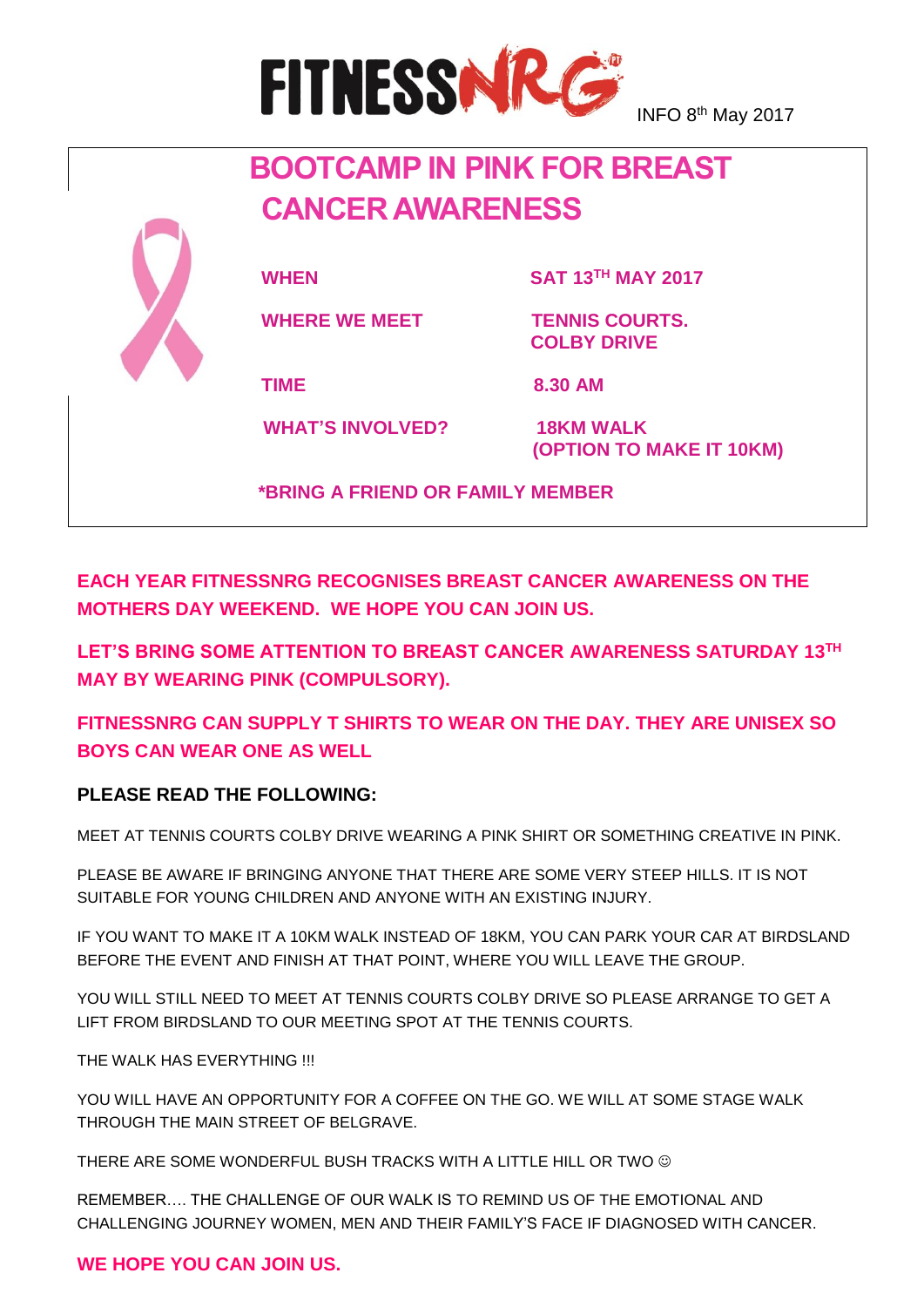### **MOTHERS DAY GIFT IDEA**

Allanna Dove is a FitnessNRG Bootcamp member. She makes the most beautiful bouquets using chocolates instead of flowers. A great gift idea for Mother's Day.

### **Allanna will bring a few of her collection to Bootcamp Wednesday 10TH May 8pm**

They will be available to purchase that night if anyone is interested to buy any.

Alternatively you can call Allanna on 0405 141 337.



We're a small family run business that specializes in edible chocolate bouquets.

Our bouquets are handmade and contain only the finest well-known products; they are designed for all occasions' including- weddings, engagements, birthdays, new baby arrivals, thankyou/get well presents and much more.

If you're looking for something a little different or have seen something you like we can work with you to customise your own bouquet to suit your occasion perfectly.



Contact me on:

Allanna 0405 141 337





[www.facebook.com/mybouquetlady](http://www.facebook.com/mybouquetlady)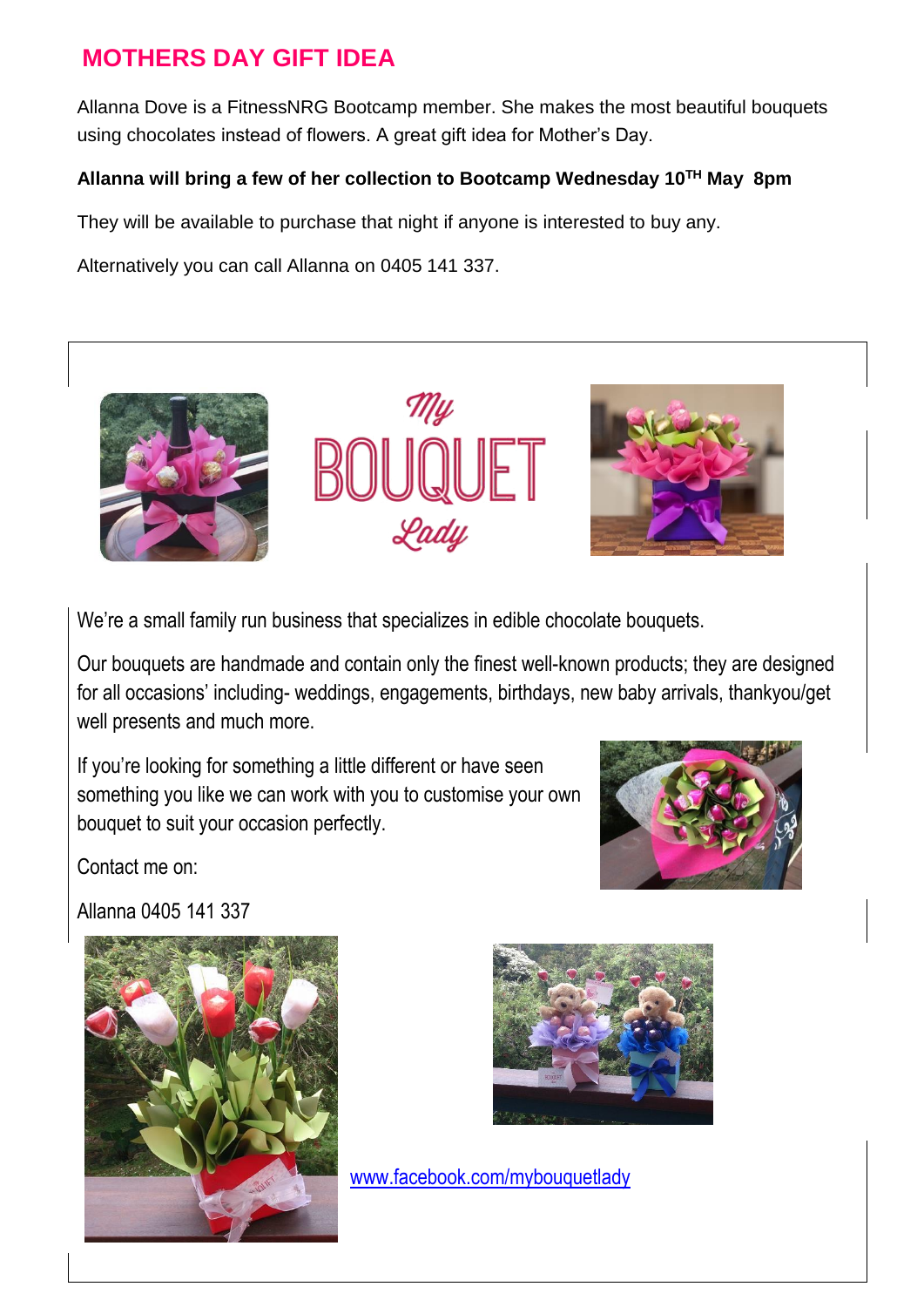## **BEEP TEST**

On Saturday at Bootcamp the troops did the Beep Test as part of their training session. This test is a physically challenging test, which tests cardio fitness. Well done everyone for giving it a go.. Have a look at Beep Test results below to see where you are. If you can't remember which level you reached Cheryle has your Saturday results. Text Cheryle 0419 535 720 and she will send it.

| <b>BEEP TEST</b> |      |      |         |      |           |           |
|------------------|------|------|---------|------|-----------|-----------|
| <b>MALES</b>     | poor | fair | average | good | very good | excellent |
| 12 - 13 yrs      | 3/4  | 5/2  | 6/5     | 7/6  | 8/9       | 10/9      |
| 14 - 15 yrs      | 4/7  | 6/2  | 7/5     | 8/10 | 9/9       | 12/2      |
| 16 - 17 yrs      | 5/1  | 6/9  | 8/3     | 9/10 | 11/4      | 13/7      |
| 18 - 25 yrs      | 5/2  | 7/2  | 8/6     | 10/2 | 11/6      | 13/10     |
| 26 - 35 yrs      | 5/2  | 6/6  | 7/10    | 8/10 | 10/7      | 12/9      |
| 36 - 45 yrs      | 3/8  | 5/4  | 6/5     | 7/8  | 8/10      | 11/3      |
| 46 - 55 yrs      | 3/6  | 4/7  | 5/6     | 6/7  | 7/8       | 9/5       |
| $56 - 65$ yrs    | 2/7  | 3/7  | 4/9     | 5/7  | 6/9       | 8/4       |
| $>65$ yrs        | 2/2  | 2/6  | 3/8     | 4/9  | 6/2       | 7/2       |

| <b>BEEP TEST</b> |        |         |         |      |           |           |
|------------------|--------|---------|---------|------|-----------|-----------|
| <b>FEMALES</b>   | poor   | fair    | average | good | very good | excellent |
| 12 - 13 yrs      | 2/6    | 3/6     | 5/2     | 6/2  | 7/5       | 9/3       |
| 14 - 15 yrs      | 3/4    | 5/3     | 6/5     | 7/6  | 8/8       | 10/7      |
| $16 - 17$ yrs    | 4/2    | 5/7     | 7/2     | 8/5  | 9/8       | 11/11     |
| 18 - 25 yrs      | 4/5    | 5/8     | 7/3     | 8/7  | 10/2      | 12/7      |
| 26 - 35 yrs      | 3/8    | 5/3     | 6/6     | 7/8  | 9/5       | 11/5      |
| 36 - 45 yrs      | $2/7-$ | $3/8 -$ | 5/4     | 6/3  | 7/5       | 9/5       |
| 46 - 55 yrs      | 2/5    | 3/6     | 4/5     | 5/4  | 6/3       | 8/1       |
| $56 - 65$ yrs    | 2/2    | 2/7     | 3/6     | 4/5  | 5/7       | 7/2       |
| $>65$ yrs        | 1/5    | 2/2     | 2/7     | 3/5  | 4/4       | 5/7       |

# **HOW DOES YOUR MAXIMUM PUSH-UP RATE ?**

|               | <b>AGE</b> |           |           |           |           |  |
|---------------|------------|-----------|-----------|-----------|-----------|--|
| <b>RATING</b> | 20-29      | 30-39     | 40-49     | 50-59     | 60+       |  |
| Excellent     | >54        | >44       | $>39$     | >34       | $>29$     |  |
| Good          | 45-54      | 35-44     | 30-39     | 25-34     | 20-29     |  |
| Average       | 35-44      | 25-34     | 20-29     | $15 - 24$ | $10 - 19$ |  |
| Fair          | 20-34      | $15 - 24$ | $12 - 19$ | $8 - 14$  | $5-9$     |  |
| Poor          | $20$       | $<$ 15    | $<$ 12    | < 8       | <5        |  |
|               |            |           |           |           |           |  |
|               |            |           |           |           |           |  |
|               |            |           |           |           |           |  |

 **[www.fitnessNRG.com.au](http://www.fitnessnrg.com.au/)**